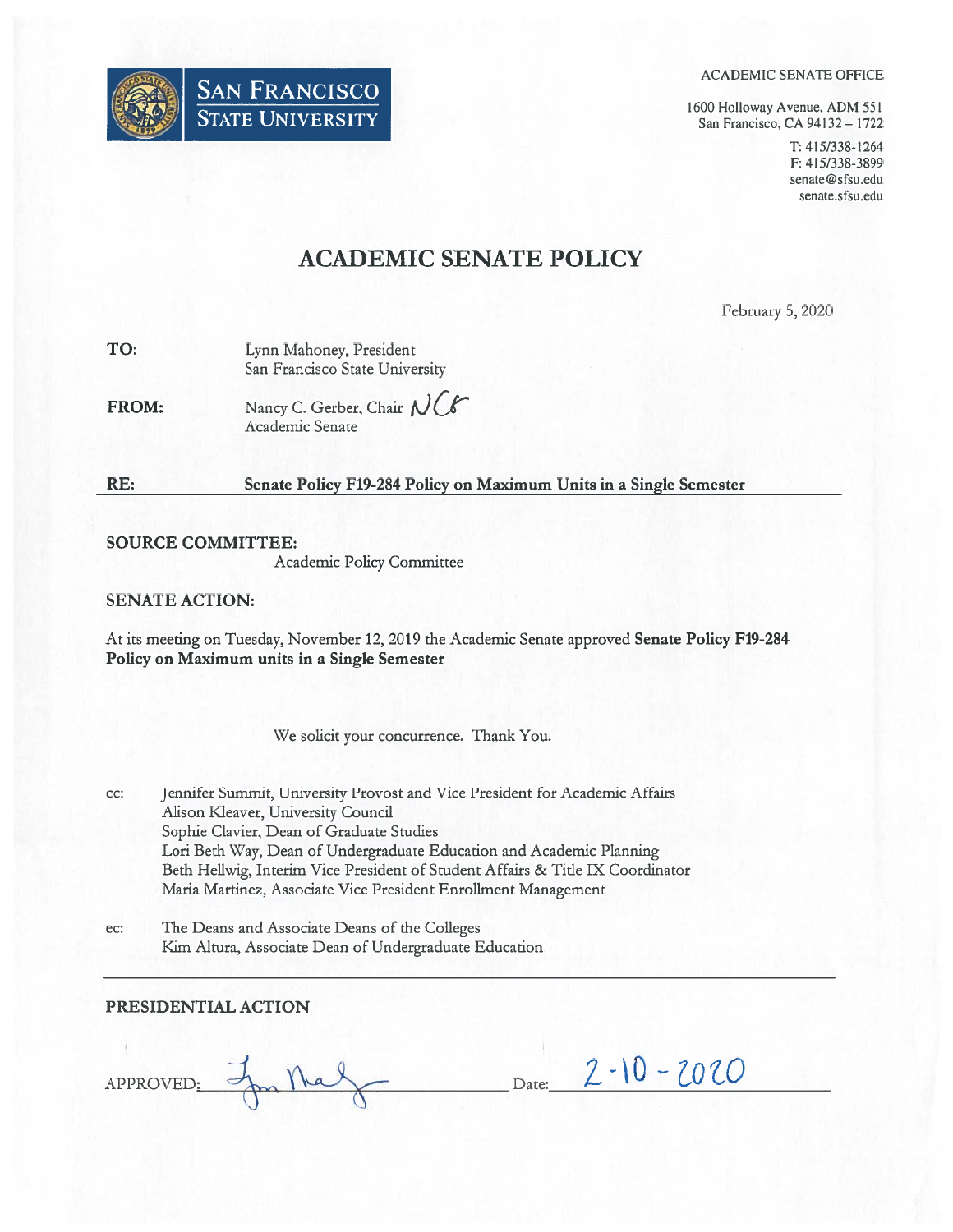



Policy #: F79-284 Supersedes: N/A Senate Approval: 11/12/2019 Presidential Approval: 2/70/2020 Effective: Fall 2020 Last Review: Fall 2019 Next Review: Fall 2024

## Policy on Maximum Units in <sup>a</sup> Single Semester

Source Committee: Academic Policies Committee

Unit(s) Responsible for Implementation: All Colleges, Division of Undergraduate Education and Academic Planning (DUEAP) and Graduate Division

Consultations: Associate Deans, Enrollment Management Committee, Student Affairs Committee, Dean of DUEAP, Dean of Graduate Studies

#### **History**

| Version | Approved  | .<br>Revisions(s) |
|---------|-----------|-------------------|
|         | 2/10/2020 | Original          |

## **Rationale**

Too many students are attempting to take more classes than can be successfully completed in any one semester. In order to ensure student success, the maximum number of units that students may take in any one semester needs to be clarified for students.

## **Outline**

- I. Maximum Units for Undergraduate Students
	- A. Fall and Spring Semesters
	- B. Summer Sessions
	- C. Procedures

#### II. Maximum Units for Graduate Students

- A. Fall and Spring Semesters
- B. Summer Sessions
- C. Procedures

## I. Maximum Units for Undergraduate Students

## A. Fall and Spring Semesters

For full-time undergraduate students, 15 units are considered an average semester course load.

• Undergraduate students in good academic standing (i.e., not on probation) can take <sup>a</sup> maximum of 19 units.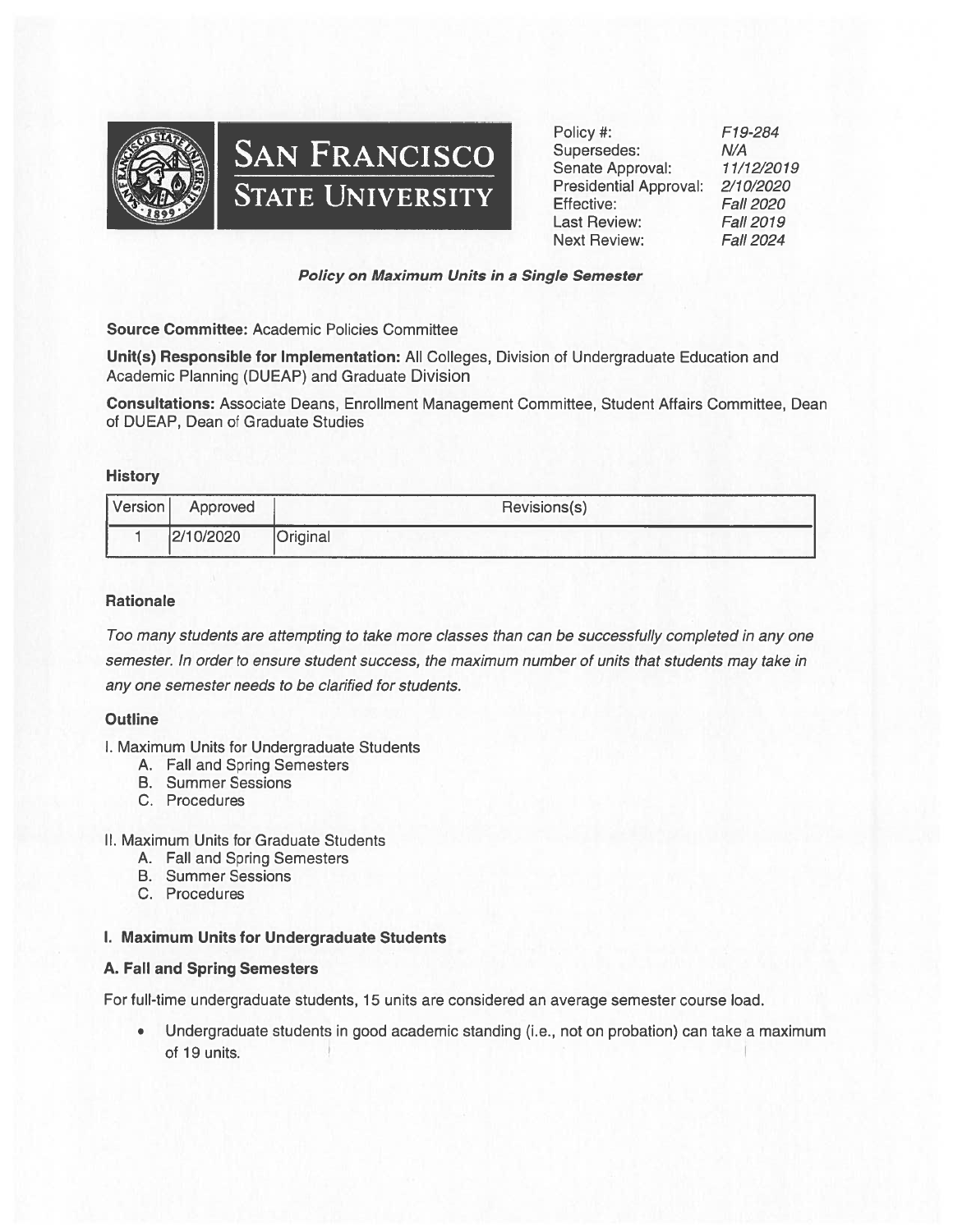- The University reserves the tight to limit the number of units for which <sup>a</sup> student can register in the initial registration period. Students should see the Registrar Office's website (http://registrar.sfsu.edu/deadlines) for unit limits during early or priority registration periods.
- Undergraduate students on academic probation may only enroll in <sup>a</sup> maximum of 13 units.
- For the purpose of determining the maximum number of units for undergraduate students taking graduate courses, each graduate unit should count as the equivalent of 1 <sup>331</sup> undergraduate course units. For example, <sup>a</sup> 3 unit graduate course would be the equivalent of <sup>a</sup> 4-unit undergraduate course.

## B. Summer Sessions

There is <sup>a</sup> maximum of total units over all summer sessions of 14 units, in addition, the limits for each session are:

- Ri: (5-week session; maximum of 7 units for this session)
- R2: (8-week session; maximum of 9 units for this session)
- R3: (5-week session; maximum of 7 units for this session)
- R4: (10-week session; maximum of 12 units for this session)

For the purpose of determining the maximum number of units for undergraduate students taking graduate courses, each graduate course should count as the equivalent of two undergraduate courses.

## C. Procedures to Petition to Exceed the Number of Maximum Units

Petitions to approve exceeding the maximum cited here should be approved sparingly. Approvals should be based on assessments of <sup>a</sup> student's pas<sup>t</sup> academic performance and knowledge of the student's workload in and outside of the classroom.

More than the maximum units. Undergraduate students who want to enroll in more than the maximum units must have <sup>a</sup> cumulative SF State grade point average of 3.0 or higher and obtain <sup>a</sup> Petition to Exceed the Maximum Unit Policy for Undergraduate Students from the Registrar's Office website (forms).

- •This petition must be signed by the student's major advisor, department chair, and college dean.
- The petition must be turned into the Registrar's Office at the One Stop Student Service Center before the add deadline for the semester.
- Undeclared and special majors must receive the approval of the Dean of Undergraduate Education and Academic Planning. All other majors must receive the approval of their advisor and the dean of the college in which they are <sup>a</sup> major.

<sup>1</sup> This ratio is based upon the definition of full-time undergraduate (12 units) to full-time graduate status (9 units).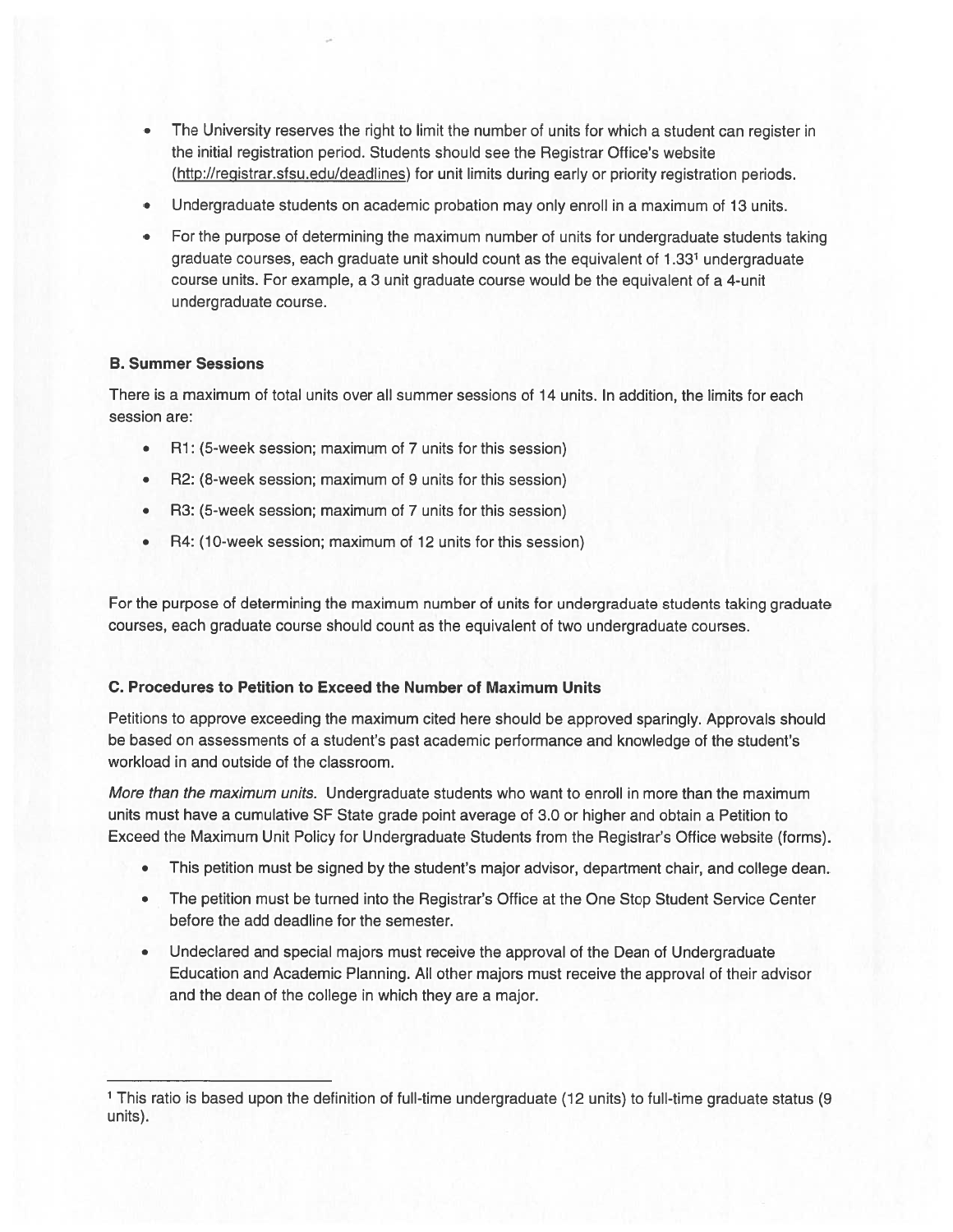More than 25 units. Students who wish to enroll in 25 or more units in one semester must receive the written approval of their advisor, their college dean, and the Dean of Undergraduate Education and Academic Planning.

- Courses completed in auditor status, or at another university or through SF State's College of Extended Learning, must be included on the Petition to Exceed the Maximum Unit Policy for Undergraduate Education and Academic Planning.
- Nursing majors who participate in the Advanced Placement Option for Registered Nurses are required to file <sup>a</sup> Petition to Exceed the Maximum Unit Policy for Undergraduate Students if their total unit load for any given semester exceeds 19 units, including all units earned through the advanced placement credit by examination option for that semester.

#### II. Maximum Units for Graduate Students

#### A. Fall and Spring Semesters

For full-time graduate students, 9-12 units are considered an average semester course load. The maximum unit load with permission of designated faculty advisor is 16 units. In general, <sup>a</sup> postbaccalaureate student will not be given permission to exceed 18 units in any semester.

Students enrolled in doctorate, professional, blended, or cohorted master's and credential programs are exemp<sup>t</sup> from the excess unit restrictions and should consult with their advisor.

The University reserves the right to limit the number of units for which <sup>a</sup> student can register in the initial registration period. Students should see the Registrar Office's website (http://registrar.sfsu.edu/deadlines) for unit limits during early or priority registration periods.

## B. Summer Sessions

Graduate students may entoil in <sup>a</sup> maximum of 11 units in any combination of summer sessions (Ri, R2, R3, or R4). In addition, the following are the limits for individual sessions:

- Ri: (5-week session; maximum of 6 units for this session)
- R2: (8-week session; maximum of 9 units for this session)
- R3: (5-week session; maximum of 6 units for this session)
- R4: (10-week session; maximum of 9 units for this session)

Students in 12-month professional programs are excluded from this policy.

#### C. Procedures to Petition to Exceed the Number of Maximum Units

Petitions to exceed the maximum cited here should be approved sparingly. Approvals should be based on assessments of <sup>a</sup> student's pas<sup>t</sup> academic performance and knowledge of the student's workload in and outside of the classroom.

Graduate students seeking to take more than 16 units in <sup>a</sup> semester must have <sup>a</sup> minimum GPA of 3.25 overall or in any semester.